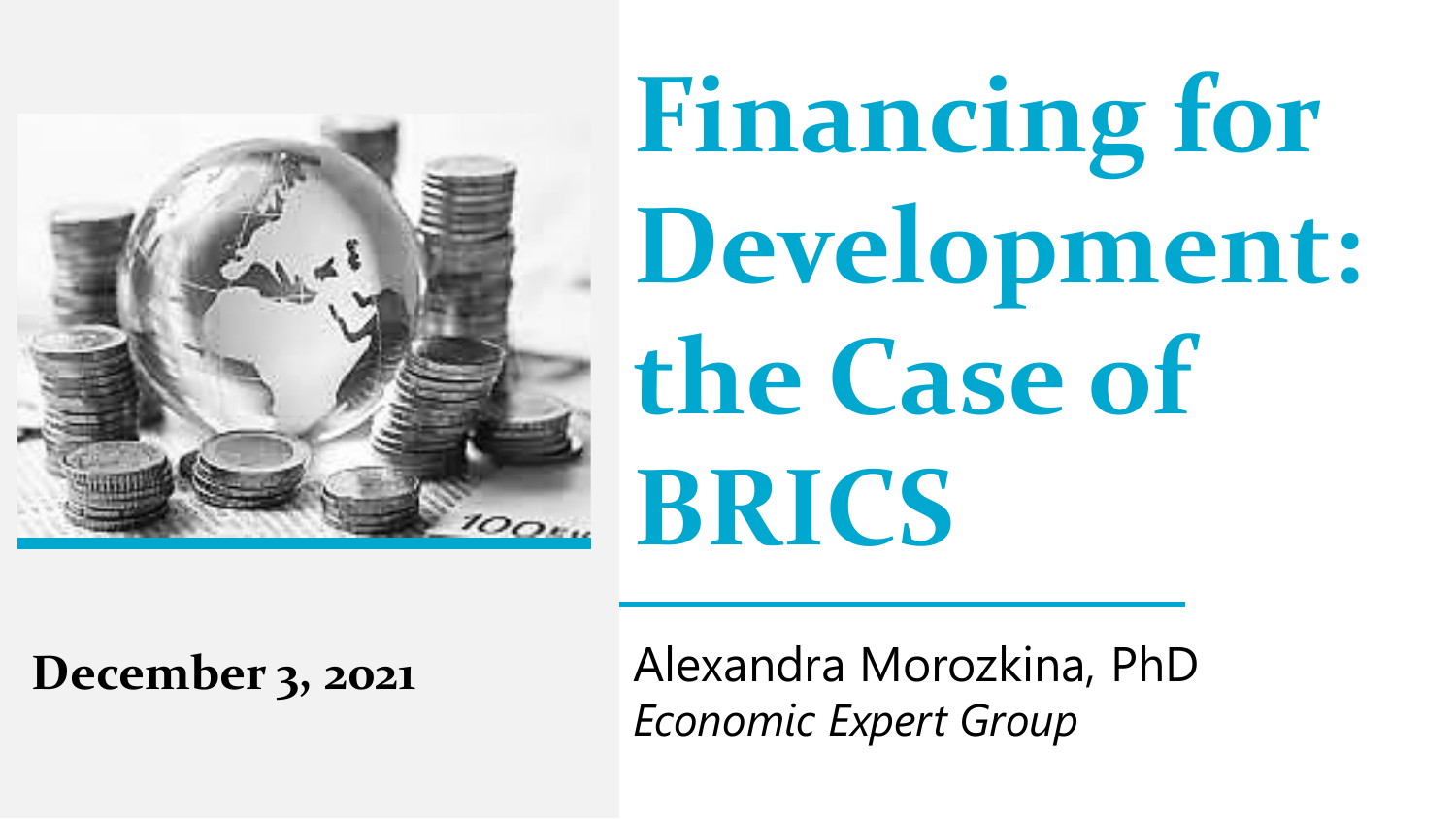## **Internal source of financing for development**





- -Emerging Market and Middle-Income Economies
- -Low-Income Developing Countries

#### **Tax revenues**

Is the main internal source for financing for development, although lower in emerging economies

Fell in 2020 in all country groups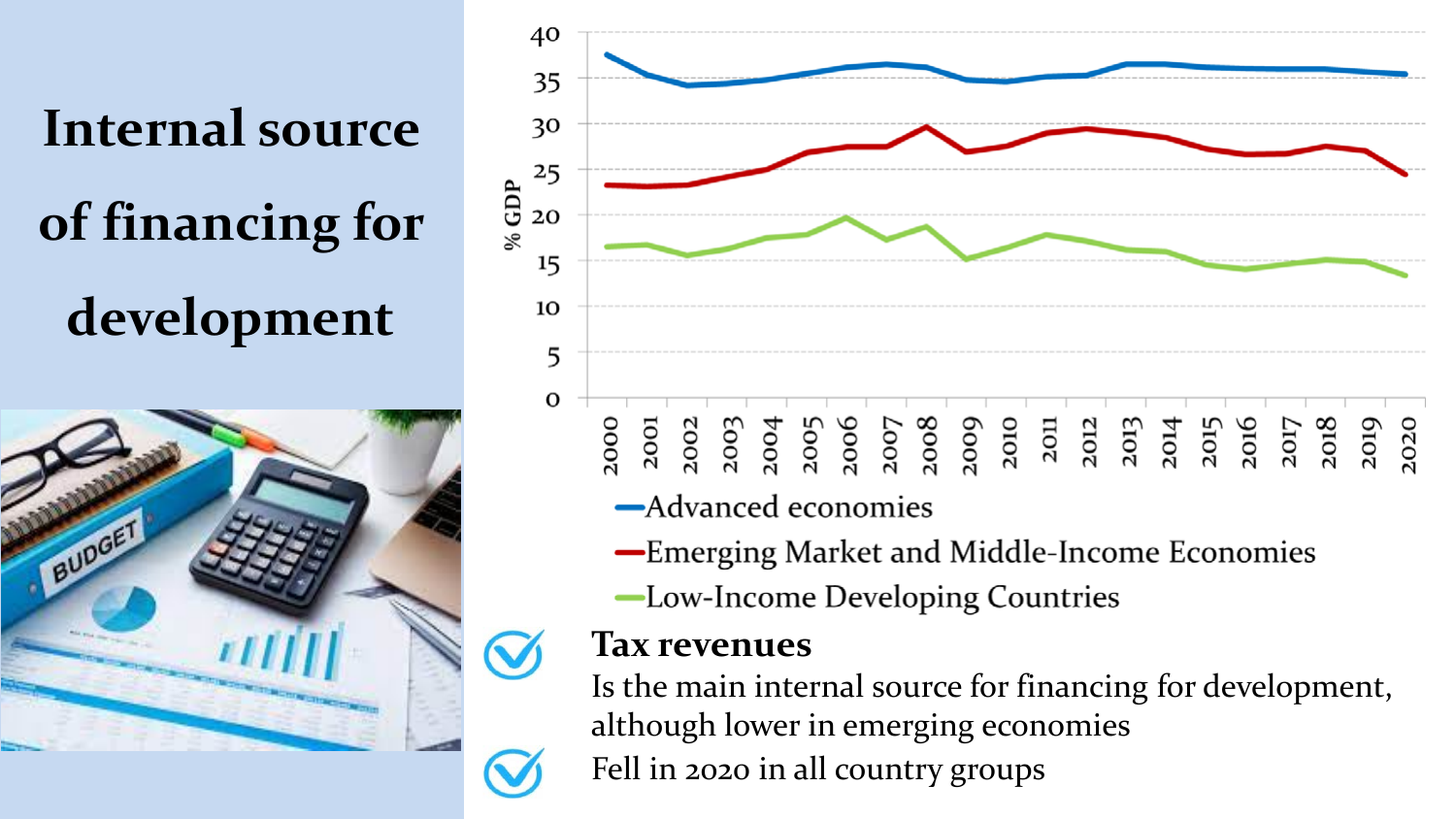

#### **Official development aid (ODA)**

is the main external source for financing for development in low-income countries



**External sources of financing for development**

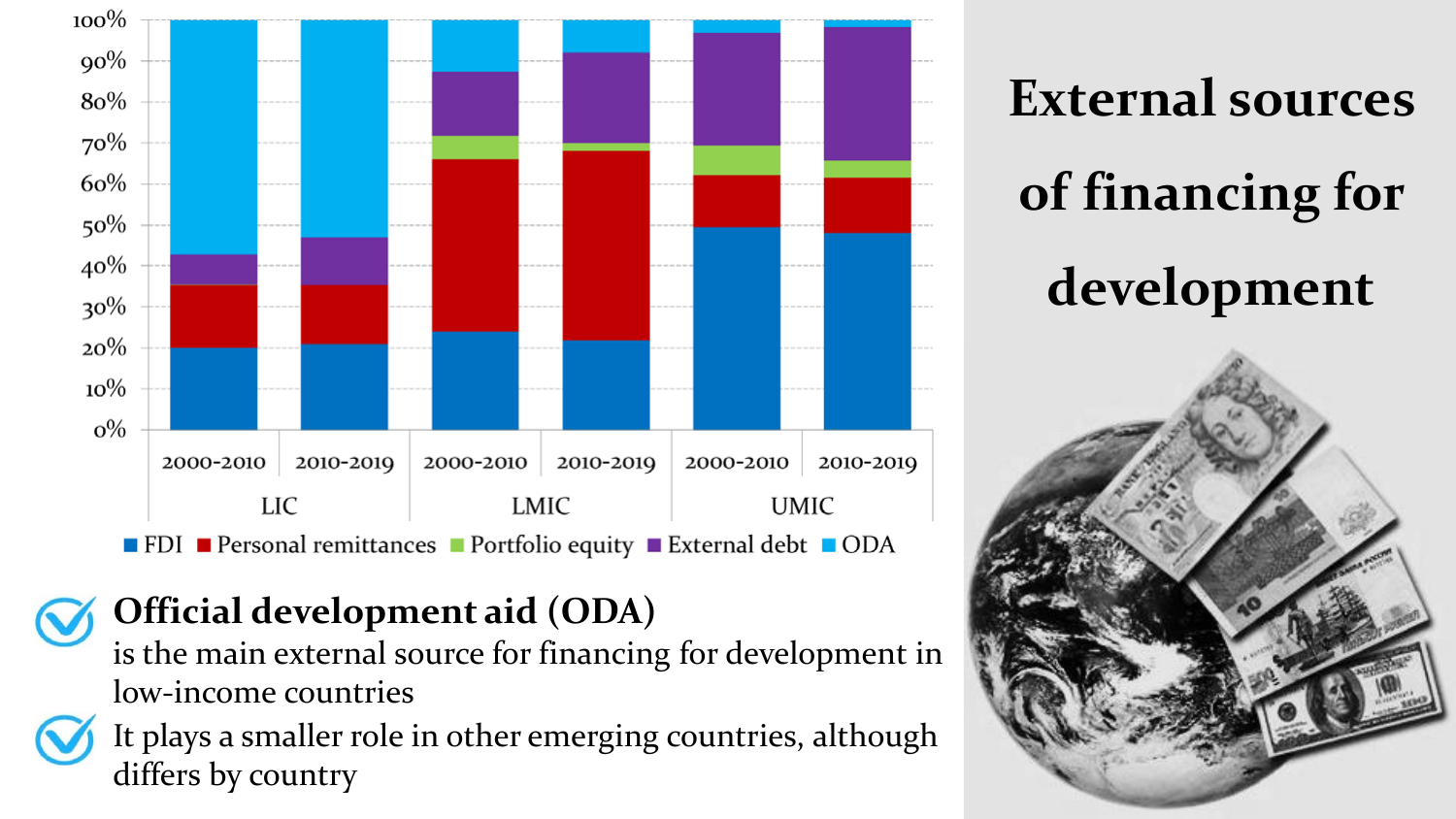**What is ODA? Official definition**



finances provided to recipient countries by official agencies, including state and local governments, or by their executive agencies, and each transaction of which:

- $\checkmark$  is administered with the promotion of the economic development and welfare of developing countries as its main objective;
- $\checkmark$  is concessional in character, which implies a grant element of at least:
	- $\blacksquare$  45% (bilateral loans, LDCs, rate of discount 9%);
	- $\blacksquare$  15% (bilateral loans, LMICs, rate of discount  $7\%)$ ;
	- $\blacksquare$  10% (bilateral loans, UMICs, rate of discount 6%);
	- $\blacksquare$  10% (multilateral institutions, rate of discount  $5\%$ for global institutions and multilateral development banks, 6% for other organisations).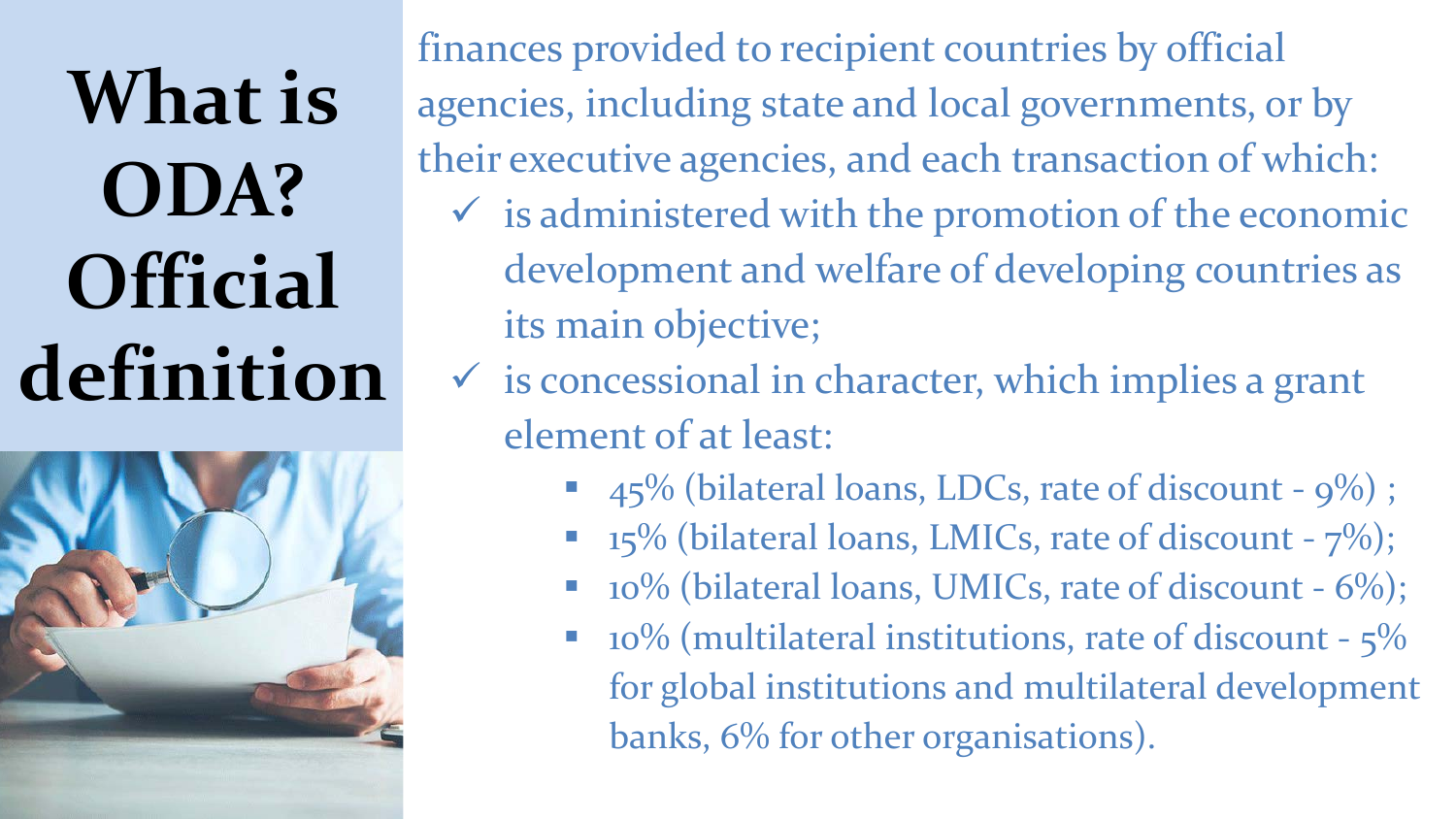#### **2015 2016 2017 2018 2019**

ODA net inflows by country, bln USD

| <b>Brazil</b>         | 1.0    | 0.7    | 0.3           | 0.5                          | 0.3    |
|-----------------------|--------|--------|---------------|------------------------------|--------|
| China                 | $-0.3$ | $-0.8$ | $-1.0$        | $-0.7$                       | $-0.7$ |
| India                 | 3.2    | 2.7    | $3.2^{\circ}$ | 2.5                          | 2.6    |
| <b>South Africa</b>   | 1.4    | 1.2    | 1.0           | O.Q                          | 1.0    |
| <b>All developing</b> | 146.7  |        |               | $\mid$ 158.8   165.1   167.6 | 163.5  |



**As recipients BRICS are rather small** In China repayments exceed new inflows

**Only in South Africa and India** share of ODA exceeds 1% of external inflows (direct and portfolio equity, debt, remittances). In India this share floats around 2%, in South Africa averages 8% in 2015-2019



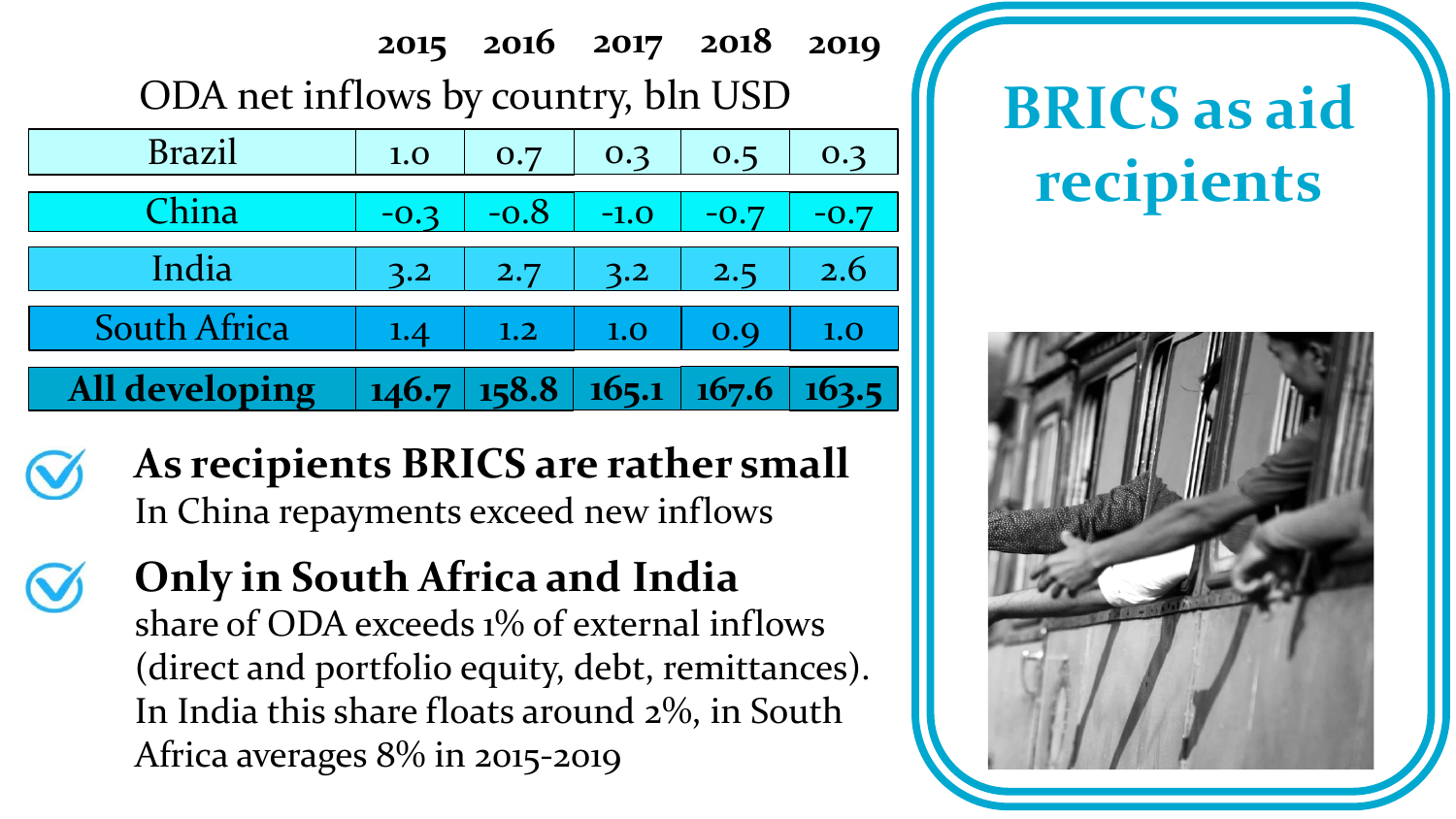**BRICS as donor countries**





**China is the largest BRICS donor**

And Brazil mostly provides only technical assistance



**ODA in BRICS does not reach OECD 0.7% of GNI goal** Although most OECD donors also have a lower ratio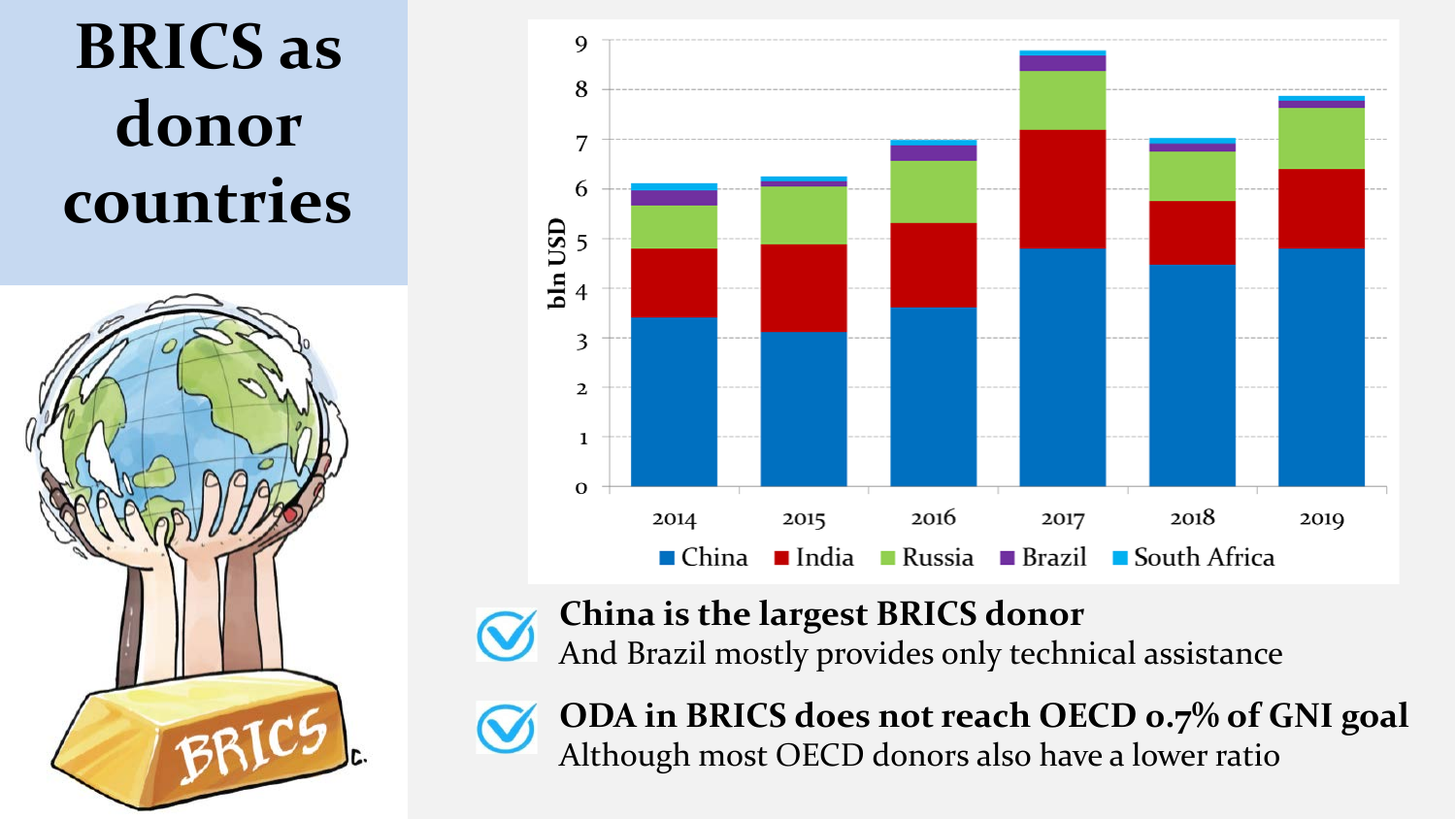

**Top-5 donors significantly outperform BRICS** Although in 2020 BRICS showed a fast response and readiness to increase amount of aid

**BRICS are only emerging as global players in development assistance**